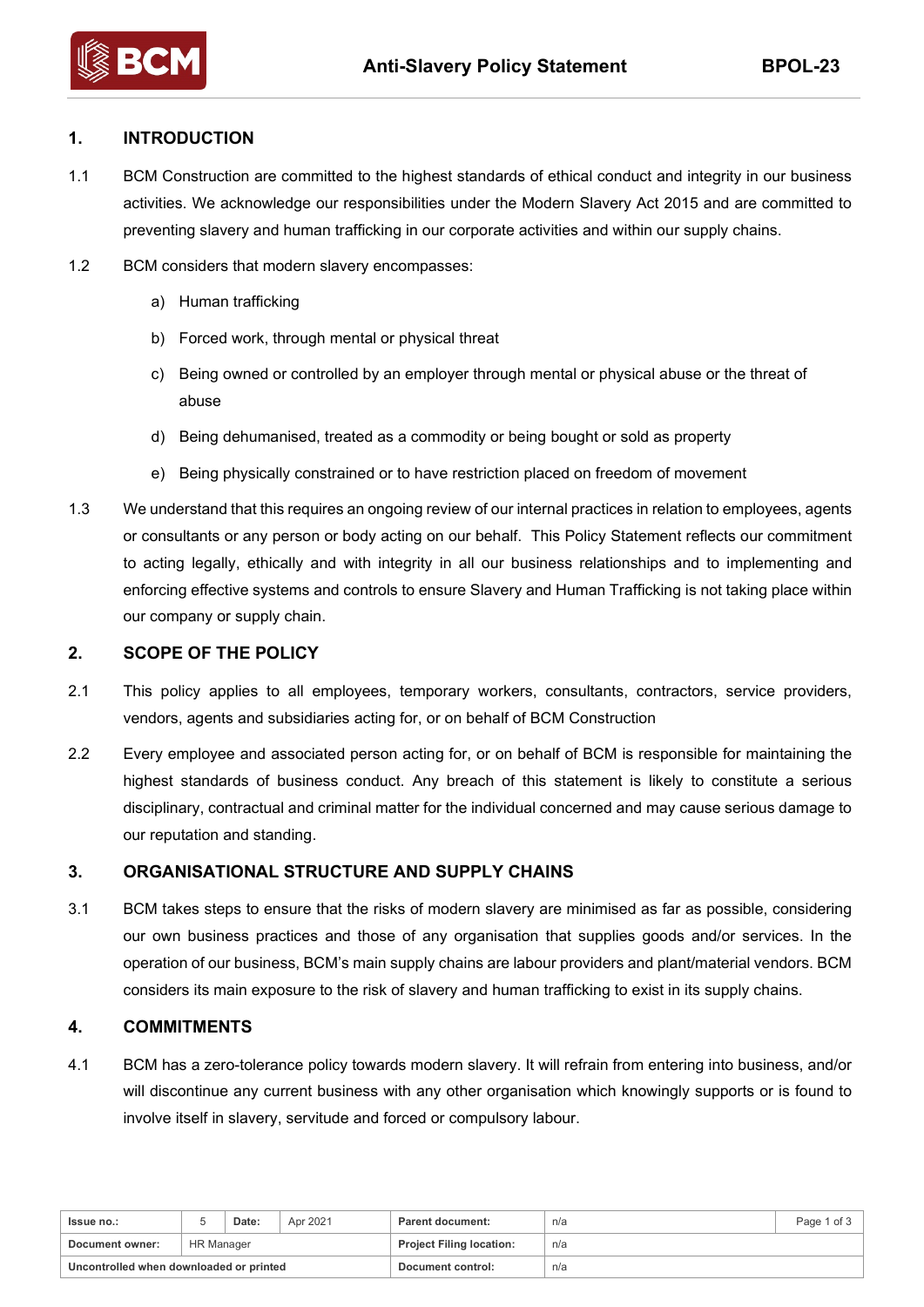

4.2 No labour provided to BCM is obtained by means of slavery or human trafficking. BCM strictly adheres to the minimum standards required in relation to its responsibilities under relevant employment legislation in the United Kingdom.

## **5. RECRUITMENT**

5.1 Our HR policies and recruitment practices ensure compliance with The Modern Slavery Act 2015 and all other relevant employment legislation. Auditing practices are in place for checking that all employees have the right to work in the UK. We are continually reviewing our recruitment methods throughout the business to ensure transparency.

# **6. RELEVANT POLICIES**

- 1. **BPOL-24 Whistleblowing Policy -** We encourage all employees and others working on our behalf to report any concerns related to the direct activities, or the supply chains of, our organisation. This includes any circumstances that may give rise to an enhanced risk of slavery or human trafficking. Our whistleblowing policy is designed to make it easy for workers to make disclosures, without fear of retaliation. Employees, customers or others who have concerns can raise these with our HR Manager.
- 2. **Employee code of conduct -** Our code makes clear to employees the actions and behaviour expected of them when representing our organisation. We strive to maintain the highest standards of employee conduct and ethical behaviour when operating abroad and managing its supply chain.
- 3. **Supplier/Procurement code of conduct -** We are committed to ensuring that its suppliers adhere to the highest standards of ethics. We communicate our policy requirements at the onboarding stage, prior to approving new suppliers. Suppliers are required to demonstrate their commitment to combating modern slavery, including the provision of safe working conditions where necessary, treating workers with dignity and respect, and acting ethically and within the law in their use of labour. Serious violations of our supplier code of conduct will lead to the termination of the business relationship.

## **7. DUE DILIGENCE**

- 7.1 BCM carries out due diligence processes in relation to ensuring slavery and/or human trafficking does not take place in its supply chains. This includes assessing areas of the business that may pose a risk, putting in controls to minimise these as far as possible. High risk suppliers are identified and audited to ensure ongoing compliance can be monitored more closely.
- 7.2 BCM has not, to its knowledge, conducted any business with another organisation which has been found to have involved itself with slavery and/or human trafficking.
- 7.3 In accordance with section 54(4) of the Modern Slavery Act 2015, BCM has contacted (or attempted to contact) all first tier suppliers to set out our zero-tolerance stance on modern slavery and to ensure that slavery and/or human trafficking is not taking place. BCM will seek to discontinue business with any firsttier supplier found by the enforcement authorities to be involved in modern slavery.

| Issue no.:                              |                   | Date: | Apr 2021 | Parent document:                | n/a | Page 2 of 3 |
|-----------------------------------------|-------------------|-------|----------|---------------------------------|-----|-------------|
| Document owner:                         | <b>HR Manager</b> |       |          | <b>Project Filing location:</b> | n/a |             |
| Uncontrolled when downloaded or printed |                   |       |          | Document control:               | n/a |             |